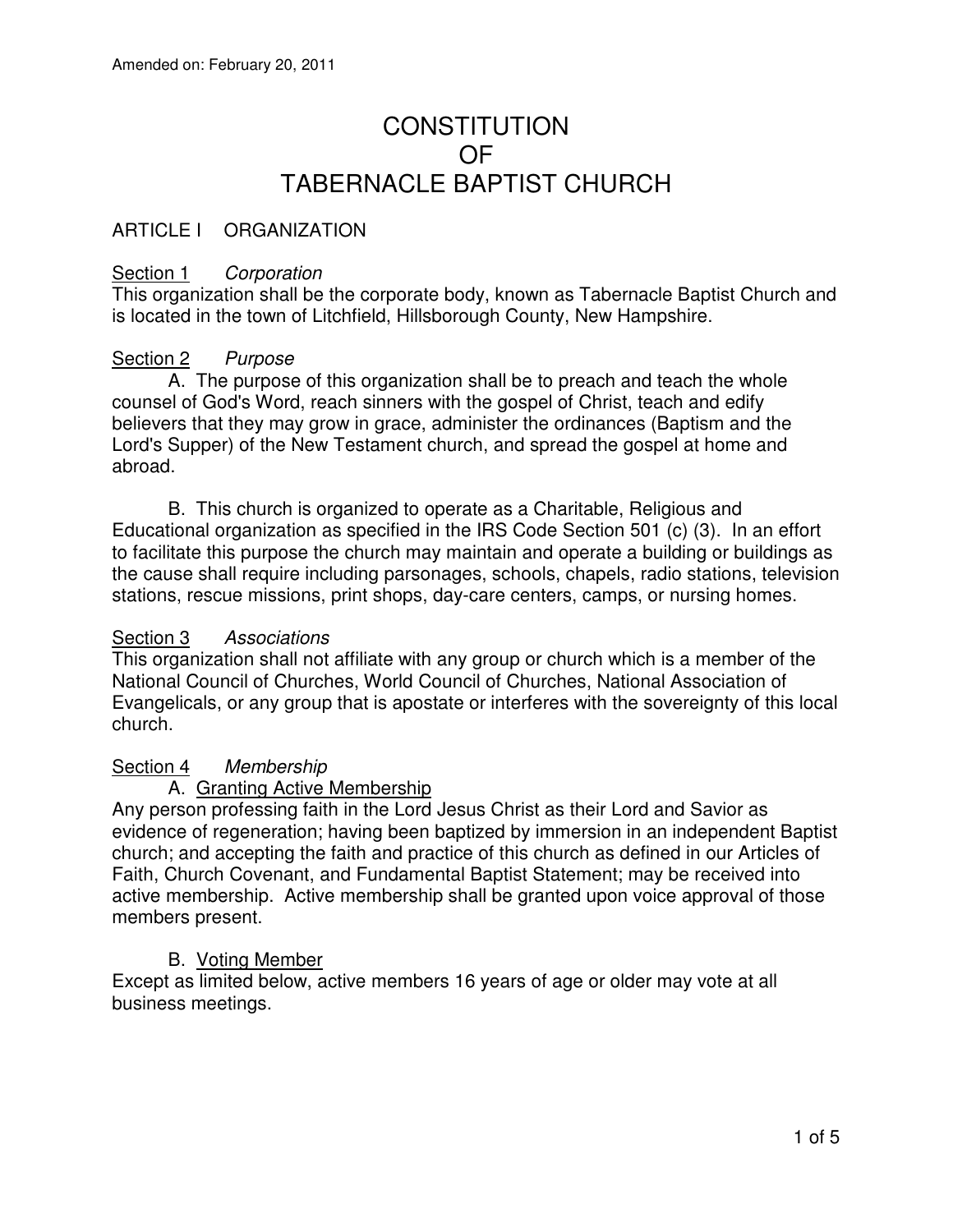## C. Removal for Non-attendance

Any individual not attending a regular worship service of the church in the preceding six months may be removed from the church roll by a vote of the board of deacons based upon the recommendation of the Pastor or the individual's assigned deacon.

## D. Non-resident Member

Any person from this church who is serving as a missionary or evangelist may be kept on the active list without voting privileges.

## E. Non-voting Member

Active members who aren't counted for quorum and voting purposes. These are members who are in every way in good standing except that for reasons of health, physical disability, or distance are seldom able to attend services and business meetings. If they should attend a business meeting, their status will automatically change to that of a voting member provided they meet the criteria above. This status may only be assigned by a vote of the board of deacons based upon the recommendation of the Pastor or the individual's assigned deacon.

#### F. Discipline

Any member of the church may be disciplined by the church. This is to be done using the procedure of Matthew 18:15-17 and any other Scripture which covers a particular problem. There shall be a discipline committee consisting of the Pastor and the Board of Deacons. All disciplinary action shall be initiated through this committee. This committee will investigate the matter, counsel the member as appropriate, and, if deemed necessary, make a recommendation for discipline to the church membership. If the Pastor or a deacon is the subject of a disciplinary matter, he shall not sit as a member of the discipline committee. As in 1 Corinthians 6, no non-member shall be present at any meeting where disciplinary matters are discussed or voted upon.

#### G. Transfer

If a member wishes to transfer his/her membership to a church of like faith and practice, a letter of recommendation shall be sent to the receiving church upon request.

#### H. Withdrawal

Any member who withdraws to a church of non-like faith as defined in Section 4A may be removed from the church roll by a vote of the board of deacons based upon the recommendation of the Pastor or the individual's assigned deacon.

#### Section 5 Officers

The officers of this organization shall be pastor(s), deacons, trustees, and others as described herein or as deemed necessary by the church. The qualifications of the pastors and deacons shall be as outlined in 1Timothy 3, Titus 1, and Acts 6.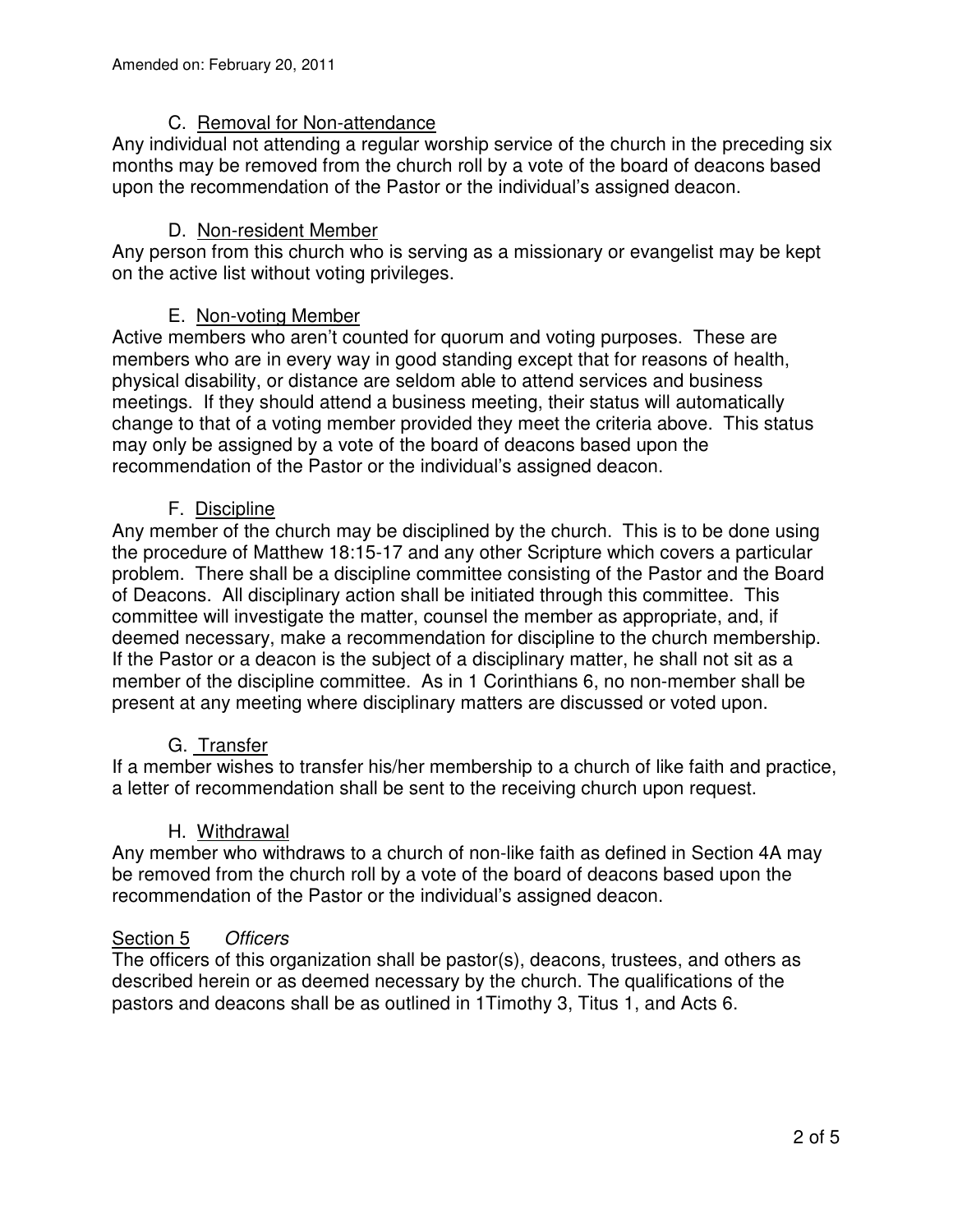# A. Senior Pastor

The Senior Pastor shall be called by the church to serve an indefinite period of time with remuneration, support, and vacations to be determined by the church. Dismissal will be by a 2/3 vote of the voting church membership with a 30 day notice. The Senior Pastor shall preach the Gospel regularly and shall be at liberty to preach the whole counsel of the Word of God as the Lord leads him. He shall direct the administration of the church ordinances, direct the teaching ministries of the church, and tenderly watch over the spiritual interests of the membership. All times for public worship and Bible study as well as the arrangements thereof on and off the property belonging to the church shall be under the control of the Pastor.

# B. Associate/Assistant Pastors (Pastoral Staff)

Associate and/or assistant pastors may be called by the church at the recommendation of the Senior Pastor. They shall be called to serve for an indefinite period of time with remuneration, support, and vacations to be determined by the church. Their duties shall be assigned by the Senior Pastor. Dismissal will be by a majority vote of the voting church membership with a 30 day notice. As he sees fit, the Senior Pastor shall designate individuals (such as the Associate or Assistant Pastors, the Principal of Tabernacle Christian School, the Music Minister, etc.) as members of the Pastoral Staff.

C. Deacons

The deacons are selected by the church at the annual or a special business meeting and are under the direction of the church. They are responsible for the Deacon Family Ministry and assisting the pastor in the work of the church in carrying out its purpose.

- 1. The Chairman of the Deacons shall be president of the corporation.
- 2. In the event that the church is without a Senior Pastor, the Deacons shall be responsible for seeing that pastoral responsibilities are fulfilled and shall serve as the pastoral search committee.

## D. Trustees

The trustees are the legal representatives of this organization. They are selected by the church at the annual or a special business meeting and are under the direction of the church. They are responsible for maintenance and upkeep of the facilities and equipment, a financial budget, auditing of books, and reports to be presented at the annual corporate meeting.

## E. Support Staff

These positions are the church clerk, treasurer, financial secretary, and staff as the church wishes to add. Each is appointed by the pastor with the church's approval. Each is responsible to the pastor and church in setting up procedures and records in the dispensing of their duties.

## F. Appointed Positions

These positions are program directors, teachers, teacher's assistants, etc. They are appointed by the Pastor or his designated representative. They are responsible to the Pastor and the church for carrying out their duties.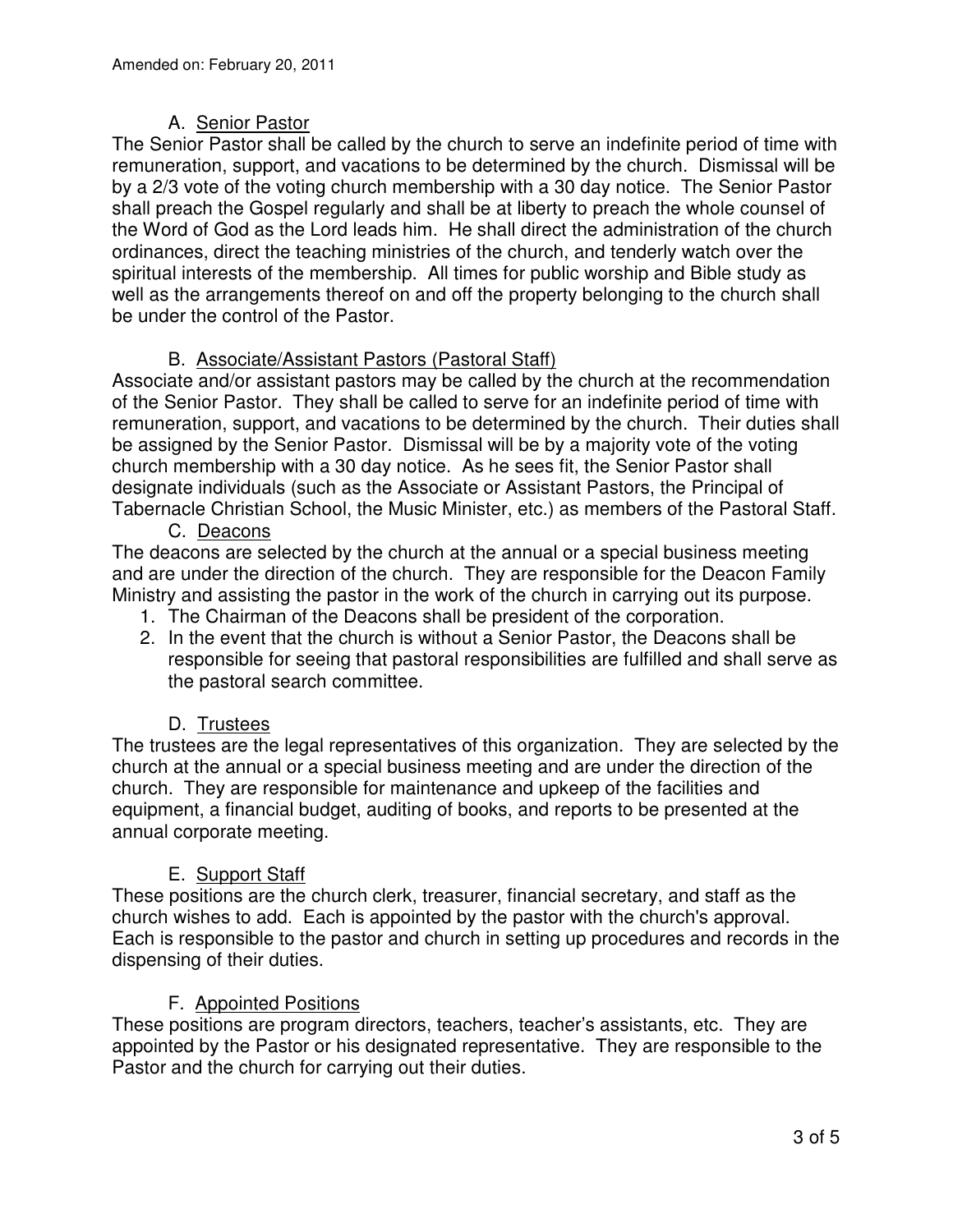## Section 6 Employment and Employees

The Pastors and Deacons of Tabernacle Baptist Church may hire employees as they see fit to carry out the work of the ministry of the Tabernacle Baptist Church, Tabernacle Christian School, or any other ministry defined by the church.

## A. Employee Church Membership

Unless granted an exception by the board of deacons, all employees shall be members of Tabernacle Baptist Church. Exceptions must be active members of another church of like faith and order.

#### B. Compliance with the Articles of Faith

All employees must sign a statement that they are in agreement with the Articles of Faith of Tabernacle Baptist Church of Litchfield, NH. Non-compliance with these articles will result in immediate termination of employment and may result in church discipline.

#### C. Full- vs. Part-time Employment

- 1. Employees whose jobs normally require more than 30 hours per week are considered full-time employees. This applies even to teachers employed by Tabernacle Christian School even though their employment is only for 40 weeks of the year.
- 2. Employees whose jobs require 30 hours or less are considered part-time employees.
- 3. The full- vs. part-time distinction is made solely for the purpose of determining eligibility for benefits. Since employees are normally church members, salaried employee hours worked beyond that considered normal are done on a volunteer basis. This is true even for non-member employees.
- 4. Employees paid on an hourly basis may only work more than their assigned hours if authorized by their immediate supervisor, the principal of the school, or the pastor.

#### Section 7 Business and Business Meetings

#### A. Church Fiscal Year

The church fiscal year shall be as determined by the board of deacons and trustees.

#### B. All Business Meetings

- 1. Rule of Order: Robert's Rules of Order or similar procedure shall be used.
- 2. Quorum: A quorum shall consist of either 50 voting members or 50% of the total voting membership, whichever is less.
- 3. Moderator: The moderator shall be the Senior Pastor, the Chairman of the Deacons, or someone designated by the deacons in the event of non-availability of the Senior Pastor or Chairman of the Deacons.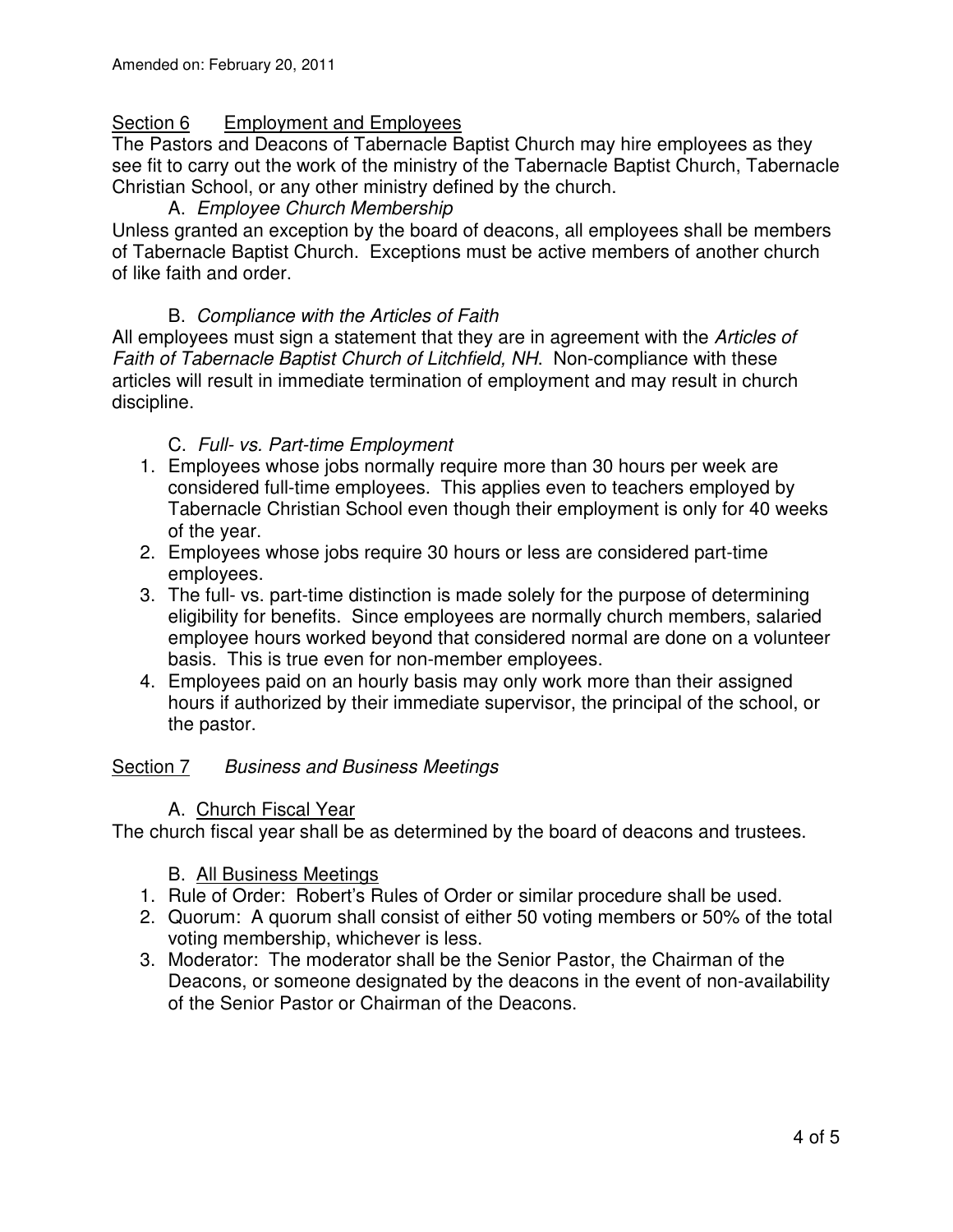## C. Annual Corporate Meeting

An annual corporate business meeting shall be held at a time determined by the board of deacons and trustees during the month prior to the start of the fiscal year. Notification of this meeting shall be given in accordance with state law. The purpose of this meeting shall be to receive reports, select deacons and trustees, and transact any necessary business.

# D. Special Business Meetings

These shall be called in case of an emergency or an immediate need. The pastor, or deacons in the event of the death or resignation of the pastor, may call for such a meeting. The meeting and its purpose must be announced at a church wide public service or meeting. Only matters pertaining to the announced purpose may be handled.

## E. Church Disciplinary Meeting

The Church Discipline Committee as defined in Section 4, paragraph D may convene a church disciplinary meeting when deemed necessary. Only church members may be present at this meeting. The meeting shall be announced at a church wide public service or meeting at least 15 days prior to the meeting or 30 days prior if the subject is pastoral discipline. Only matters pertaining to the announced purpose may be handled.

## Section 8 Public Services and Weekly Meetings

These shall be announced and consist of Sunday services, and weekday Bible study, and others that the church may add.

#### Section 9 Committees

Committees may be set up by the church and shall be under the faith and practice of this organization.

## Section 10 Ordinances

There are two:

## A. Baptism

Baptism is by immersion and only for those who have professed faith in our Lord Jesus Christ according to New Testament practice.

#### B. Lord's Table

The Lord's Table is to be done according to 1 Corinthians 11.

#### Section 11 Missions

Missionaries and evangelists must operate in agreement with our faith and practice in order to secure financial or any other form of support. Selection for support will be by church vote.

#### Section 12 Departments

The church may set up departments within itself in order to carry on the purpose of this organization.